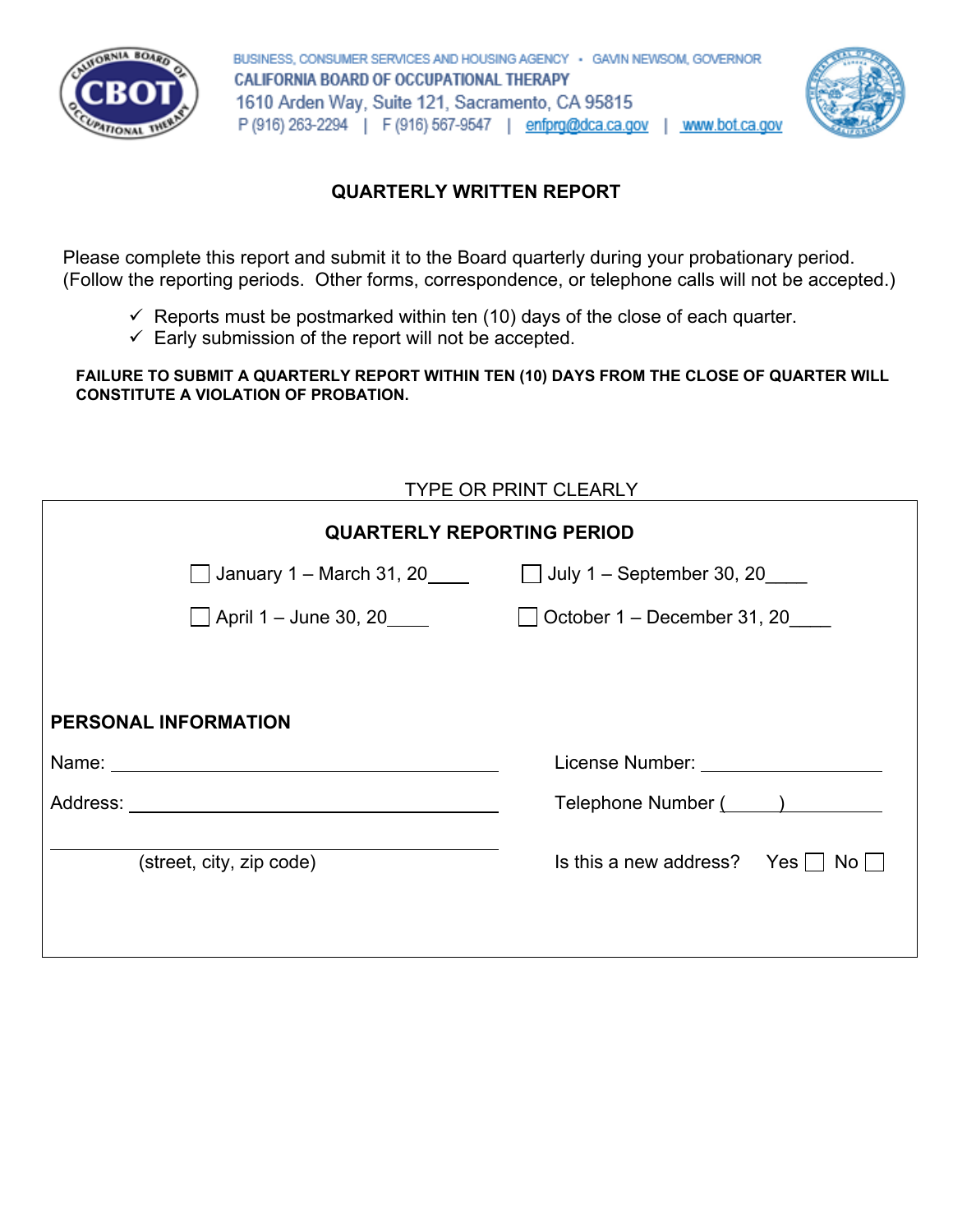| <b>EMPLOYMENT STATUS</b>                                                                                                                                                                                                     |                                                                                                                                                                                                              |
|------------------------------------------------------------------------------------------------------------------------------------------------------------------------------------------------------------------------------|--------------------------------------------------------------------------------------------------------------------------------------------------------------------------------------------------------------|
|                                                                                                                                                                                                                              |                                                                                                                                                                                                              |
|                                                                                                                                                                                                                              |                                                                                                                                                                                                              |
|                                                                                                                                                                                                                              |                                                                                                                                                                                                              |
| Your Date of Hire: _____________________                                                                                                                                                                                     |                                                                                                                                                                                                              |
| Shift/Hours: ____________________________                                                                                                                                                                                    |                                                                                                                                                                                                              |
|                                                                                                                                                                                                                              |                                                                                                                                                                                                              |
| Is this a change of employment? Yes $\Box$ No $\Box$<br>Are you working for a registry/home health agency? Yes $\Box$ No $\Box$<br>informed employer:<br>probation? Yes $\Box$ No $\Box$<br>If no, please explain why below: | Have you informed your employer of the probationary status of your license? Yes $\Box$ No $\Box$ Date<br>Have you provided your employer with a copy of the Accusation/Statement of Issues and terms of your |
| <b>EDUCATION</b> (Attach proof of completed coursework.)<br><b>Coursework Assigned</b><br><b>Name of Provider</b>                                                                                                            | <u>Hours/Units</u><br>Date Completed                                                                                                                                                                         |
| Are you attending or have you completed the assigned remedial coursework? Yes<br>In this quarter, did you enroll in any required courses? Yes $\Box$                                                                         | No <sub>1</sub><br>$\mathsf{No}$   If no, explain below:<br>If you are developing your continuing education plan, detail below the actions you have taken to meet                                            |
| this requirement:                                                                                                                                                                                                            |                                                                                                                                                                                                              |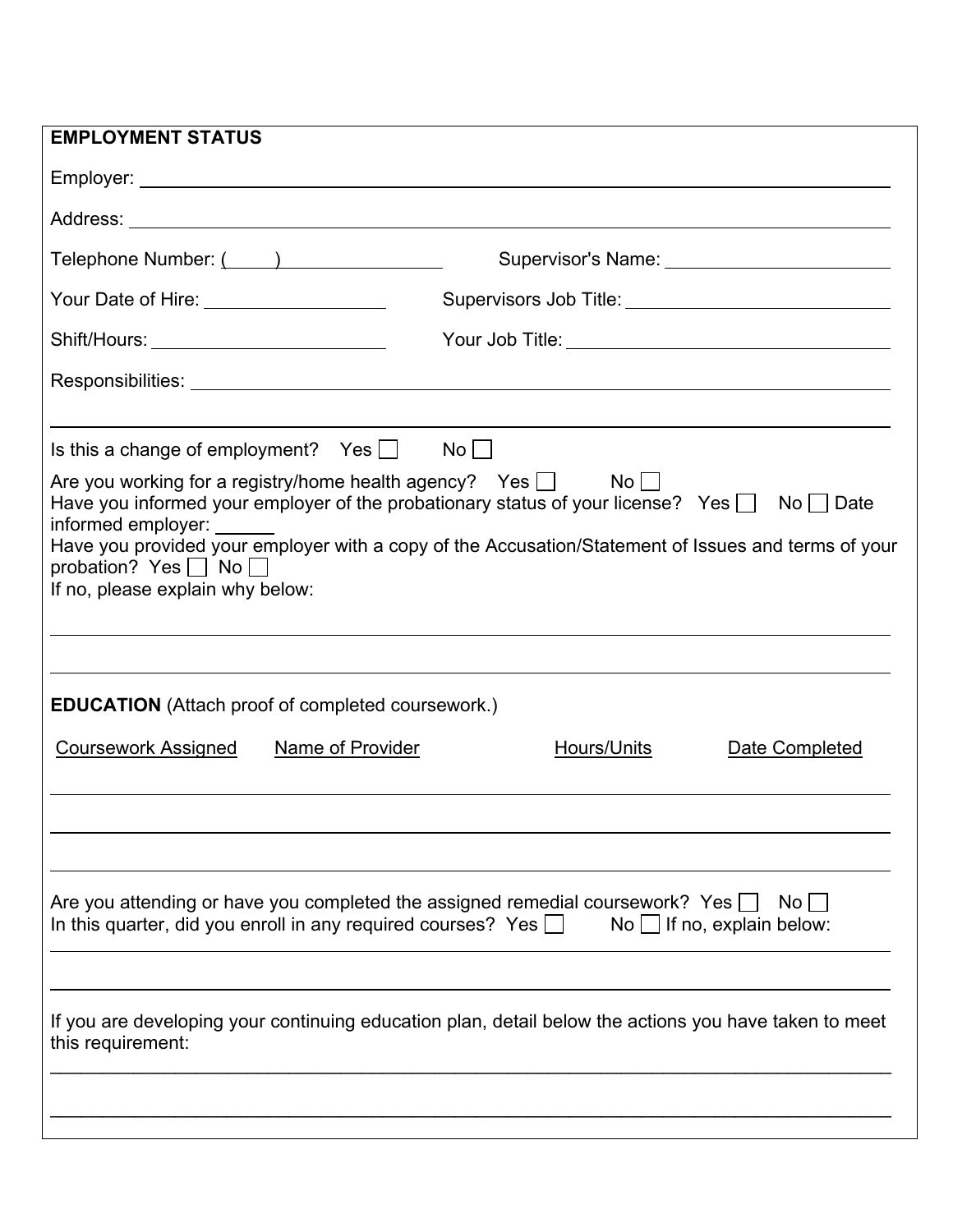| <b>THERAPY</b> (Please complete the following if applicable.)                                                |                                              |
|--------------------------------------------------------------------------------------------------------------|----------------------------------------------|
| Are you currently participating in psychotherapy? Yes $\Box$ No $\Box$ Date of first appointment ___________ |                                              |
| List the dates of your appointment(s) during the quarter and indicate if you kept the appointment(s).        |                                              |
|                                                                                                              |                                              |
|                                                                                                              | License No.: _________________               |
|                                                                                                              | Telephone No.: ( )                           |
| Are you currently participating in group therapy? Yes and No and How often do you attend?                    |                                              |
|                                                                                                              |                                              |
|                                                                                                              |                                              |
| REHABILITATION PROGRAM (Please complete the following if applicable.)                                        |                                              |
| Are you attending or have you completed an alcohol/drug rehabilitation program? Yes $\Box$                   | No <sub>1</sub>                              |
| Name of Program: Name of Program:                                                                            | Name of Counselor: _________________________ |
|                                                                                                              | Telephone Number: _________________________  |
| Please circle the type of rehabilitation program:                                                            | Residential/In-patient/Out-patient           |
| Date entered program: _______________                                                                        | Date program completed: ___________________  |
| What treatment components did the program include?                                                           |                                              |
|                                                                                                              |                                              |
|                                                                                                              |                                              |
|                                                                                                              |                                              |
|                                                                                                              |                                              |
|                                                                                                              |                                              |
|                                                                                                              |                                              |
|                                                                                                              |                                              |
|                                                                                                              |                                              |

| <b>CHEMICAL DEPENDENCY SUPPORT GROUP</b> (Please complete the following if applicable.)                                         |  |
|---------------------------------------------------------------------------------------------------------------------------------|--|
| Do you attend and participate in a chemical dependency program (i.e. Alcoholics Anonymous,<br>Narcotics Anonymous, or any other |  |
| Support Group)? Yes $\Box$ No $\Box$                                                                                            |  |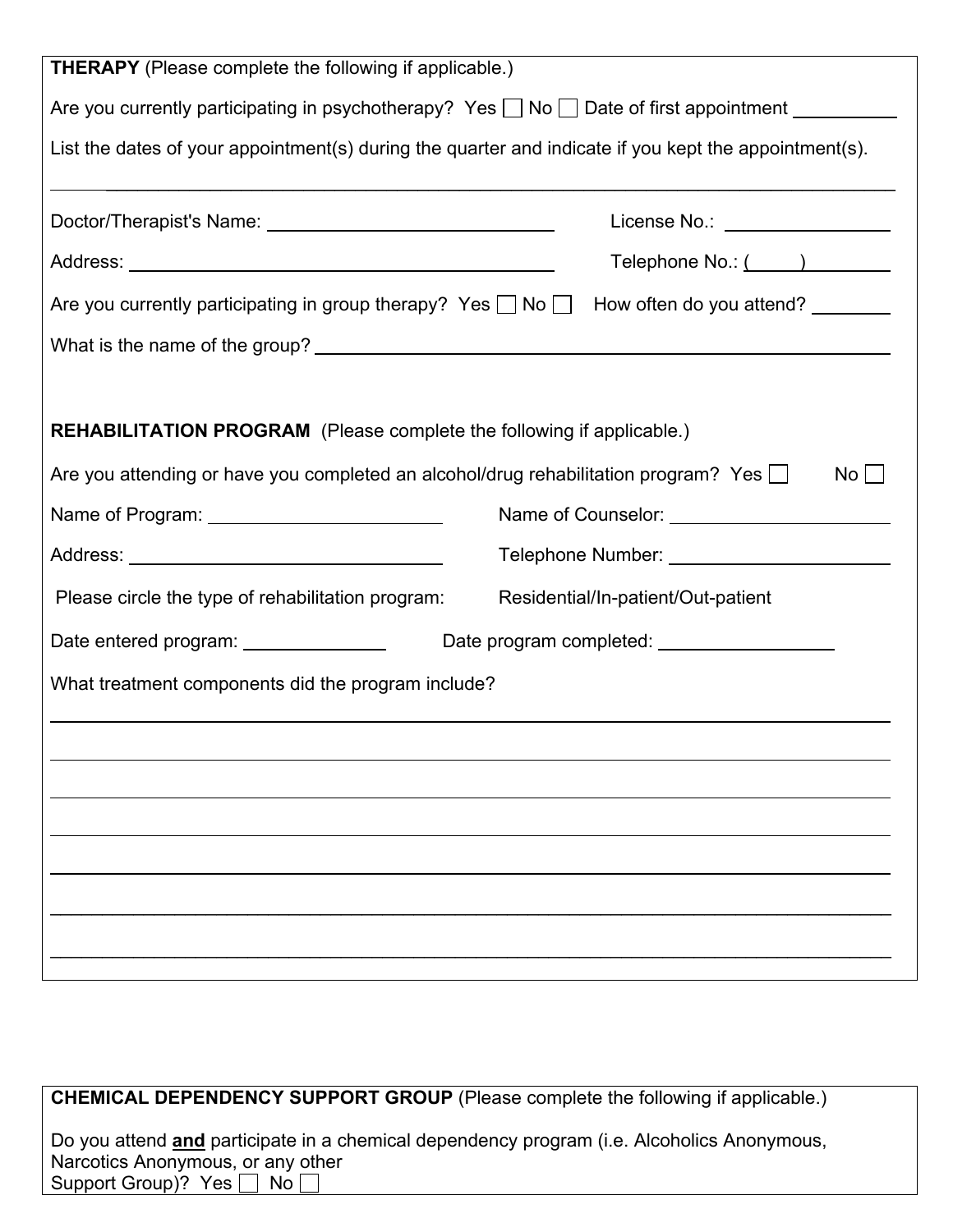| signed by the group secretary/facilitator.)                                                                 | ATTACH COPIES OF PROOF OF ATTENDANCE DURING THIS QUARTER (All entries must be                                  |
|-------------------------------------------------------------------------------------------------------------|----------------------------------------------------------------------------------------------------------------|
|                                                                                                             | How many meetings per week did you attend? _______________ Do you have a sponsor? Yes __ No __                 |
| What is the date of your sobriety? Alcohol: _______________                                                 | Drugs: _________________________                                                                               |
|                                                                                                             | Have you abstained from alcohol and/or drugs during this period of probation? Yes $\Box$ No $\Box$             |
| If your answer was no, when was the last time you used drugs or alcohol and what were the<br>circumstances? |                                                                                                                |
|                                                                                                             |                                                                                                                |
|                                                                                                             |                                                                                                                |
|                                                                                                             |                                                                                                                |
|                                                                                                             |                                                                                                                |
|                                                                                                             |                                                                                                                |
|                                                                                                             | <b>PRESCRIPTION MEDICATIONS</b> (Please complete only if biological fluid testing is a term of your            |
| probation.)                                                                                                 |                                                                                                                |
| medication(s), dosage(s), when it was prescribed, and the reason prescribed:                                |                                                                                                                |
|                                                                                                             | Are you currently taking prescription medications? Yes $\Box$ No $\Box$ If your answer is yes, please list the |
|                                                                                                             |                                                                                                                |
|                                                                                                             |                                                                                                                |
| <b>RECOVERY COSTS</b> (Please complete the following if applicable.)                                        |                                                                                                                |
| No<br>$Yes \mid \mid$                                                                                       | In this quarter, have you paid recovery costs as directed in your terms and conditions of probation?           |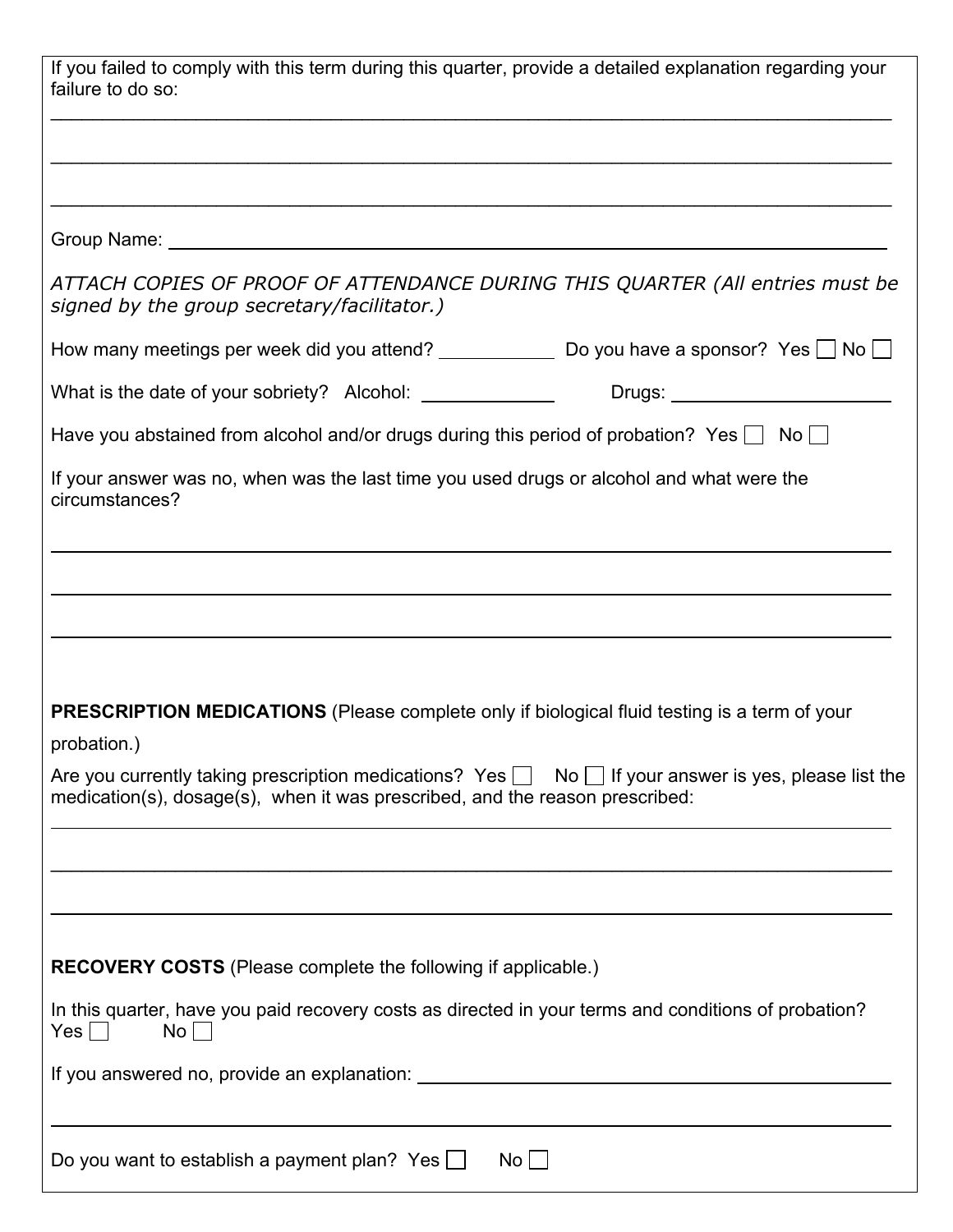## **ADDITIONAL INFORMATION**

 $\overline{a}$ 

What steps have you taken during this period of probation to prevent a reoccurrence of the violation that led to your probation: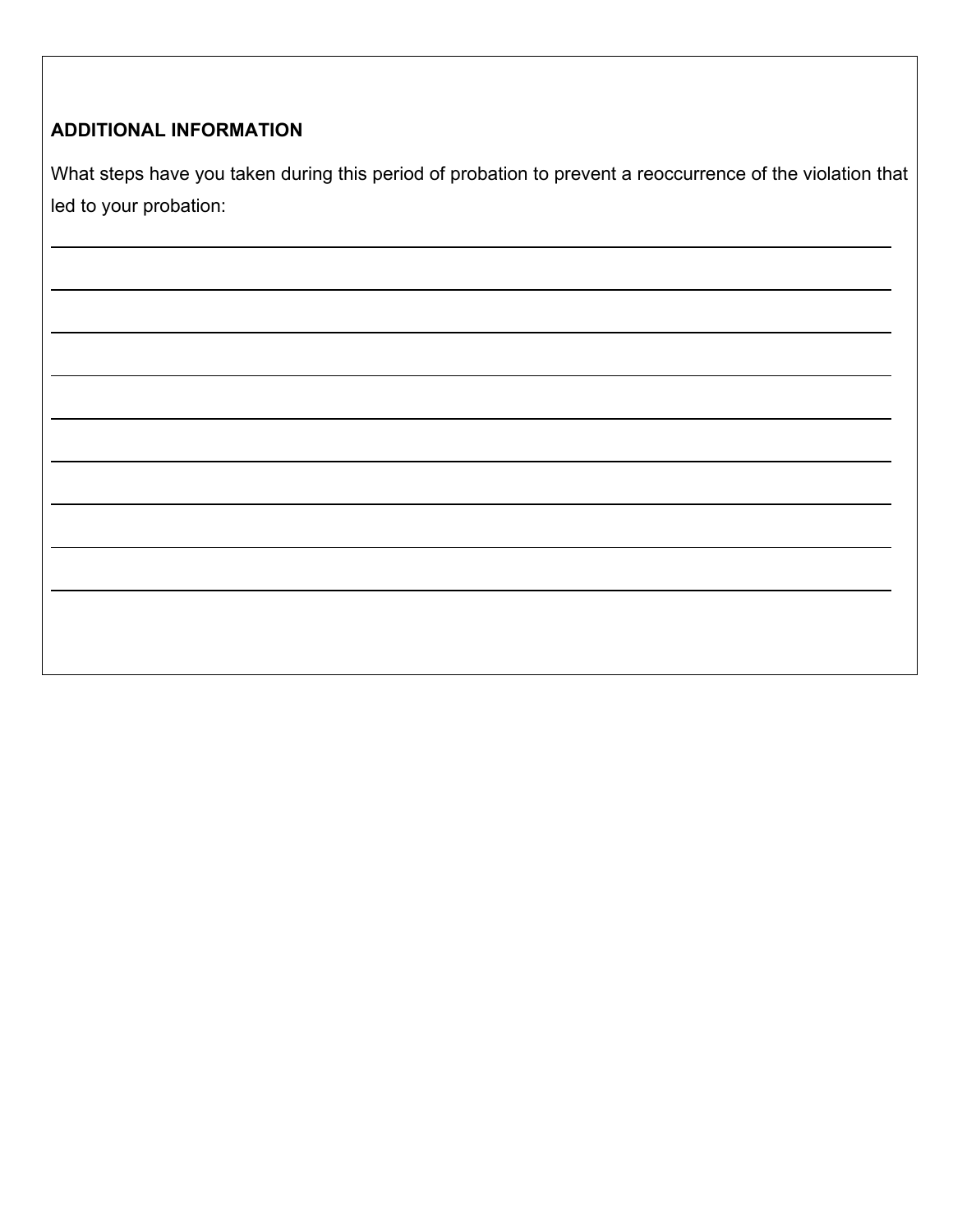| In this quarter, have you been arrested or charged with a crime? Yes $\Box$ No $\Box$<br>If you answered yes, provide a detailed explanation and attach the arrest report:                                                                                                       |
|----------------------------------------------------------------------------------------------------------------------------------------------------------------------------------------------------------------------------------------------------------------------------------|
|                                                                                                                                                                                                                                                                                  |
|                                                                                                                                                                                                                                                                                  |
|                                                                                                                                                                                                                                                                                  |
| In this quarter have you been convicted of a crime? Yes $\Box$ No $\Box$<br>If you answered yes, provide a detailed explanation (Attach the certified court documents.)                                                                                                          |
|                                                                                                                                                                                                                                                                                  |
| Name of court: <u>contribution and contract and contribution</u> and contract and contract and contract and contract and contract and contract and contract and contract and contract and contract and contract and contract and co                                              |
|                                                                                                                                                                                                                                                                                  |
|                                                                                                                                                                                                                                                                                  |
|                                                                                                                                                                                                                                                                                  |
|                                                                                                                                                                                                                                                                                  |
| In this quarter were you disciplined by your employer in any manner, i.e., adverse action, counseling,<br>reprimand, suspension, demotion, or termination? Yes $\Box$ No $\Box$                                                                                                  |
| If you answered yes, provide a detailed explanation and attach all documentation relating to the<br>imposed discipline:                                                                                                                                                          |
|                                                                                                                                                                                                                                                                                  |
| In this quarter, were you the subject of a complaint, review or investigation? Yes $\square$<br>$No$ $ $<br>If you answered yes, provide a detailed explanation of the incident that led to the filing of a<br>complaint/investigation. Include the status of the investigation: |
|                                                                                                                                                                                                                                                                                  |
|                                                                                                                                                                                                                                                                                  |
|                                                                                                                                                                                                                                                                                  |